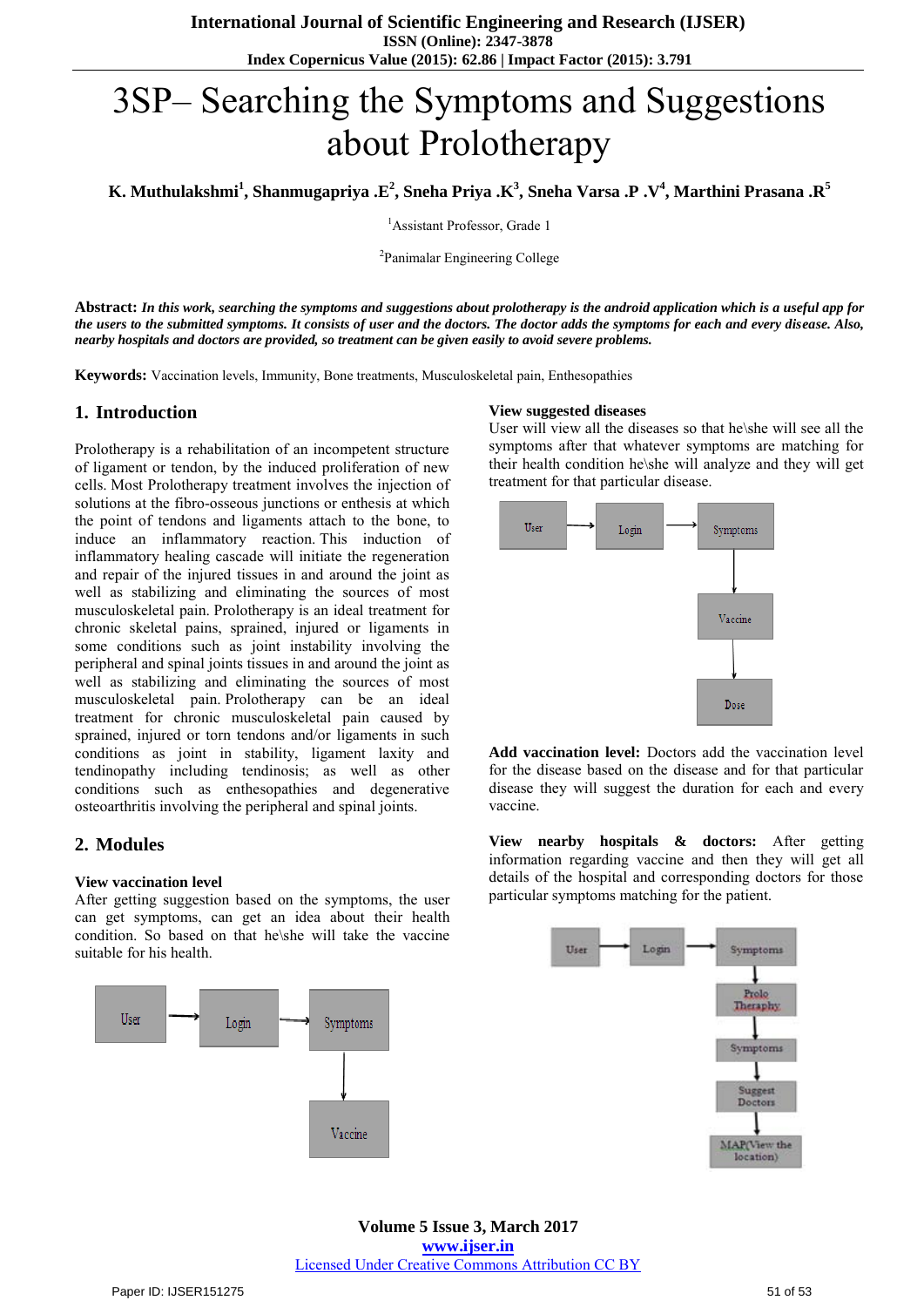**Add symptoms & disease**: In this, diseases which are existing and what are the symptoms that will cause that particular disease, based on this admin will add all the details.

**Add nearby hospitals & doctors:** In this Hospital will register and that will automatically add database and also the same doctor will have registration and then they will Login and by this, we can add hospitals and Doctors.

# **3. Data Flow Diagram**

A data flow diagram is a graphical tool which is used to describe and analyze the movement of data through a system. These are the central tools and the basis from which other components are developed. The transformation of data from input to output may be described logically and independent of physical components associated with systems. The physical data flow diagram shows the actual implementation and transformation of data between people, departments, and workstations.



#### **Use Case Diagram**

Use cases are the scenarios for understanding system requirements. A use case is an interaction between users and a system. A Usecase diagram captures Case actors and interactions. Outside things interact at the system boundary and the response of the system. A use case may have a name, although it is typically not a simple name. It is often written as an informal text description of the actors and the sequences of events between objects.



### **4. Results**

# 5554: Nexus 4 API 23 <sup>35</sup> a 8:03 ved trials met the criteria for lo sk of bias Osteoarthritis There is tentative evidence that prolotherapy may be useful in steoarthritis DISEASES HIP **BACK PAIN KNEE PAIN** ANKLE **WRIST PAIN** SHOULDER PAIN **SUGGESTED HOSPITALS**  $\Box$ ◁  $\circ$ 5554: Nexus 4 API 23



## **5. Conclusion**

We have discussed the project flow and the architecture of searching the symptoms and suggestions about prolotherapy. That how the doctor adds the symptoms and disease and how the user views the suggested disease for the submitted symptoms. Through this application, it is proved that this is the application which is useful for the users to reveal their location details to their friend are family members immediately.

**Volume 5 Issue 3, March 2017 www.ijser.in** Licensed Under Creative Commons Attribution CC BY